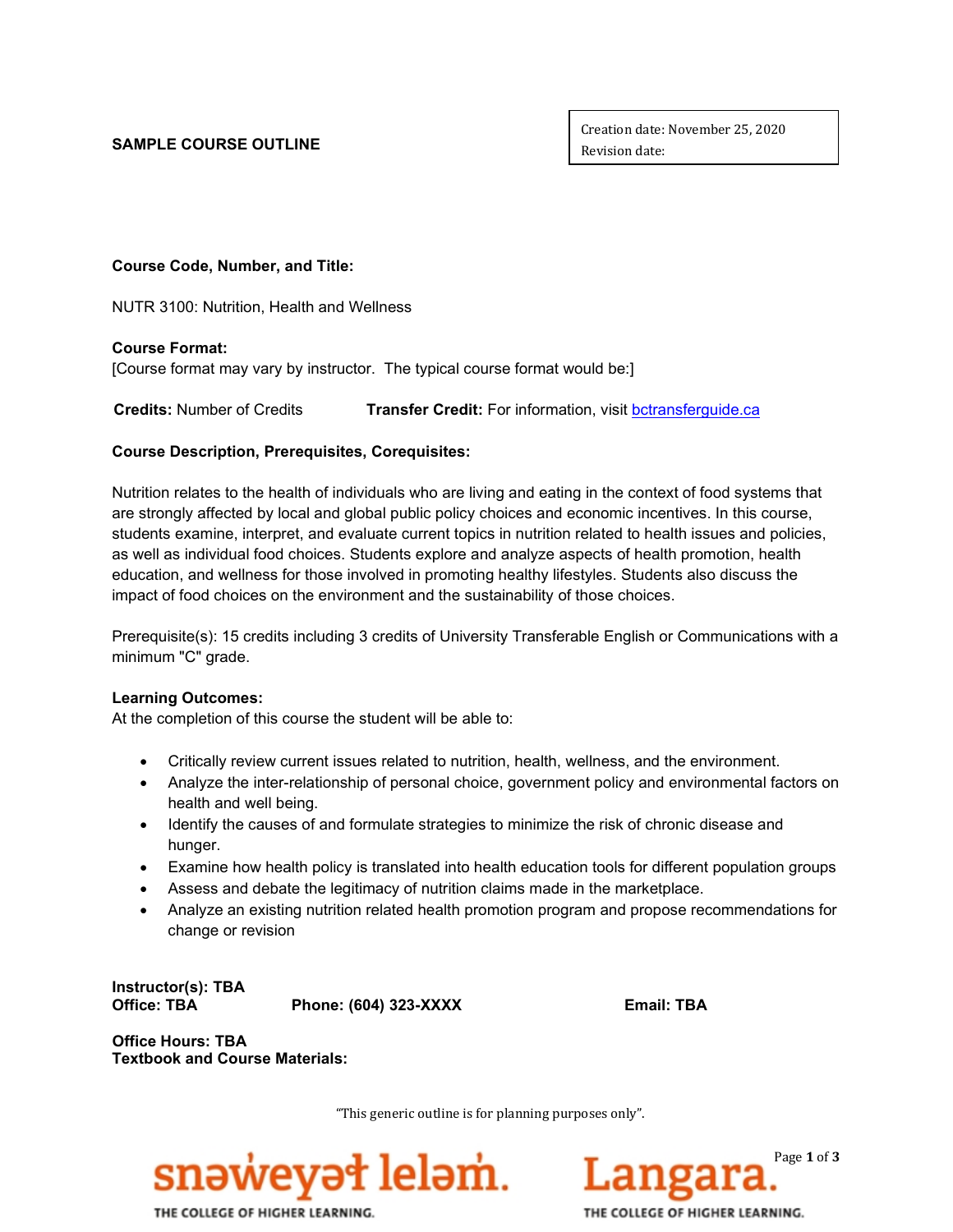[Textbook selection may vary by instructor. An example of texts and course materials for this course might be:]

For textbook information, visit [https://mycampusstore.langara.bc.ca/buy\\_courselisting.asp?selTerm=3|8](https://mycampusstore.langara.bc.ca/buy_courselisting.asp?selTerm=3|8)

Note: *This course may use an electronic (online) instructional resource that is located outside of Canada for mandatory graded class work. You may be required to enter personal information, such as your name and email address, to log in to this resource. This means that your personal information could be stored on servers located outside of Canada and may be accessed by U.S. authorities, subject to federal laws. Where possible, you may log in with an email pseudonym as long as you provide the pseudonym to me so I can identify you when reviewing your class work.*

**Assessments and Weighting: Final Exam** 0% **Other Assessments** 100% (An example of other assessments might be:)

Individual Assignments 55% Major Project 20% Participation 25%

### **Grading System:**

Specific grading schemes will be detailed in each course section outline.

*Information unavailable, please consult Department for details.*

### **Topics Covered:**

The topics covered in this course will vary from semester to semester to reflect current and emerging research, trends, issues, and policies in the field of Nutrition.

Topics may include, but not be limited to:

- Basic concepts of Nutrition, Health and Wellness
- Nutrition issues and national policy in Canada
- Diet and Health Relationships in a global context
- Nutrition Concerns in the global environment
- Climate change and food and nutrition security implications
- Sustainability, From Farm Gate to Plate
- Obesity, Heart Health and Malnutrition
- Current Topics, Trends and Initiatives in Nutrition, Health and Wellness
- Marketing of Nutrition: Superfoods, Wellness & Natural Products
- Future Directions who and what are the key drivers for change?
- •

"This generic outline is for planning purposes only".





THE COLLEGE OF HIGHER LEARNING.